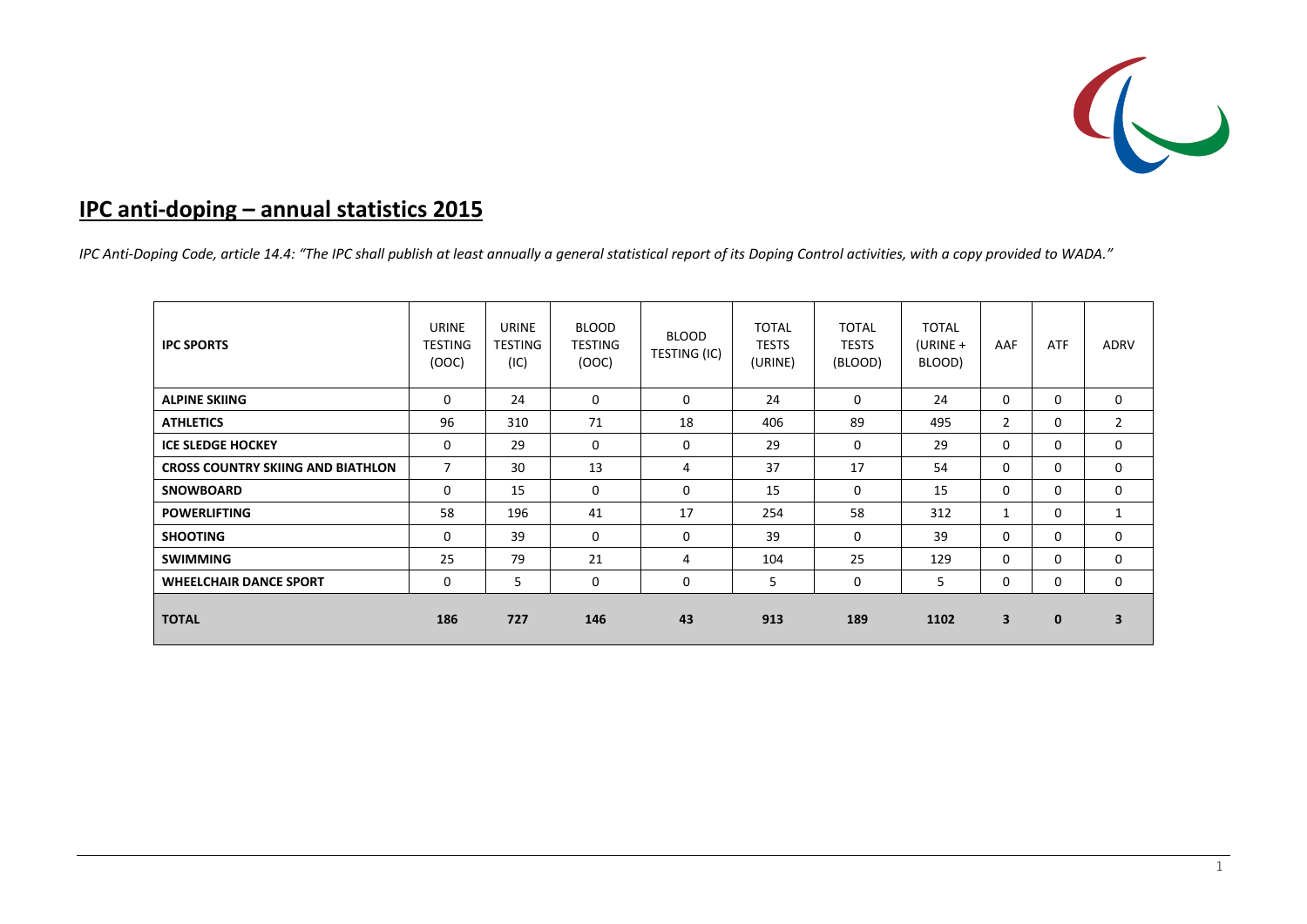

| *NON-IPC SPORTS                        | URINE<br><b>TESTING</b><br>(OOC) | URINE<br><b>TESTING</b><br>(IC) | <b>BLOOD</b><br><b>TESTING</b><br>(OOC) | <b>BLOOD</b><br>TESTING (IC) | <b>TOTAL</b><br><b>TESTS</b><br>(URINE) | <b>TOTAL TESTS</b><br>(BLOOD) | <b>TOTAL</b><br>$(URINE +$<br>BLOOD) | AAF         | <b>ATF</b>   | ADRV         |
|----------------------------------------|----------------------------------|---------------------------------|-----------------------------------------|------------------------------|-----------------------------------------|-------------------------------|--------------------------------------|-------------|--------------|--------------|
| <b>ARCHERY</b>                         | $\mathbf{0}$                     | $\overline{2}$                  | $\Omega$                                | $\mathbf 0$                  | $\overline{2}$                          | $\mathbf{0}$                  | $\mathbf{2}$                         | $\Omega$    | $\Omega$     | 0            |
| <b>BOCCIA</b>                          | $\mathbf 0$                      | $\overline{2}$                  | $\mathbf 0$                             | $\mathbf 0$                  | $\overline{2}$                          | $\mathbf{0}$                  | $\overline{2}$                       | $\Omega$    | $\Omega$     | 0            |
| <b>CYCLING - ROAD AND TRACK</b>        | $\overline{7}$                   | 8                               | $\overline{7}$                          | 4                            | 15                                      | 11                            | 26                                   | $\Omega$    | $\Omega$     | 0            |
| <b>FOOTBALL-5-A-SIDE</b>               | $\mathbf 0$                      | 4                               | $\Omega$                                | $\mathbf 0$                  | 4                                       | $\mathbf{0}$                  | 4                                    | $\Omega$    | $\Omega$     | 0            |
| <b>FOOTBALL-7-A-SIDE</b>               | $\Omega$                         | 4                               | $\Omega$                                | $\Omega$                     | 4                                       | $\mathbf{0}$                  | 4                                    | $\Omega$    | $\Omega$     | 0            |
| <b>GOALBALL</b>                        | 0                                | 4                               | $\Omega$                                | $\mathbf 0$                  | 4                                       | $\mathbf 0$                   | 4                                    | $\Omega$    | $\Omega$     | 0            |
| <b>JUDO</b>                            | $\overline{2}$                   | 10                              | $\overline{2}$                          | $\mathbf 0$                  | 12                                      | $\overline{2}$                | 14                                   | $\Omega$    | $\Omega$     | 0            |
| <b>TABLE TENNIS</b>                    | $\mathbf 0$                      | 5                               | $\Omega$                                | $\mathbf 0$                  | 5.                                      | 0                             | 5                                    | $\Omega$    | $\Omega$     | 0            |
| <b>SITTING VOLLEYBALL</b>              | 0                                | 4                               | $\Omega$                                | $\mathbf 0$                  | 4                                       | $\mathbf{0}$                  | 4                                    | $\Omega$    | $\Omega$     | 0            |
| <b>WHEELCHAIR BASKETBALL</b>           | 0                                | 20                              | 0                                       | $\mathbf 0$                  | 20                                      | 0                             | 20                                   | $\Omega$    | $\mathbf 0$  | 0            |
| <b>WHEELCHAIR RUGBY</b>                | $\Omega$                         | 10                              | $\Omega$                                | $\mathbf 0$                  | 10                                      | $\mathbf{0}$                  | 10                                   | $\Omega$    | $\Omega$     | 0            |
| <b>WHEELCHAIR TENNIS</b>               | $\Omega$                         | 4                               | $\Omega$                                | $\Omega$                     | 4                                       | $\mathbf 0$                   | 4                                    | $\Omega$    | $\Omega$     | 0            |
| <b>TOTAL</b>                           | 9                                | 77                              | 9                                       | 4                            | 86                                      | 13                            | 99                                   | $\mathbf 0$ | 0            | $\mathbf{0}$ |
|                                        |                                  |                                 |                                         |                              |                                         |                               |                                      |             |              |              |
| <b>TOTAL</b><br>(IPC + Non-IPC sports) | 195                              | 804                             | 155                                     | 47                           | 999                                     | 202                           | 1201                                 | 3           | $\mathbf{0}$ | 3            |

\* Testing conducted at the 2015 Toronto Parapan American Games (multi‐sport competition conducted under IPC Governance).

| AAF         | <b>Adverse Analytical Finding</b> | A report from a laboratory or other WADA approved testing entity that identifies in a specimen the presence of a prohibited substance or its         |
|-------------|-----------------------------------|------------------------------------------------------------------------------------------------------------------------------------------------------|
|             |                                   | metabolites or markers, or evidence of the use of a prohibited method.                                                                               |
| ATF         | Atypical Finding                  | $\,$ A report from a laboratory or other WADA approved entity which requires further investigation as provided by the International Standard for     |
|             |                                   | Laboratories or related Technical Documents prior to the determination of an Adverse Analytical Finding.                                             |
| <b>ADRV</b> | Anti-Doping Rule Violation        | An AAF or ATF, or any other investigation that is not supported by a TUE or where no apparent departure of the applicable International Standards is |
|             |                                   | derived.                                                                                                                                             |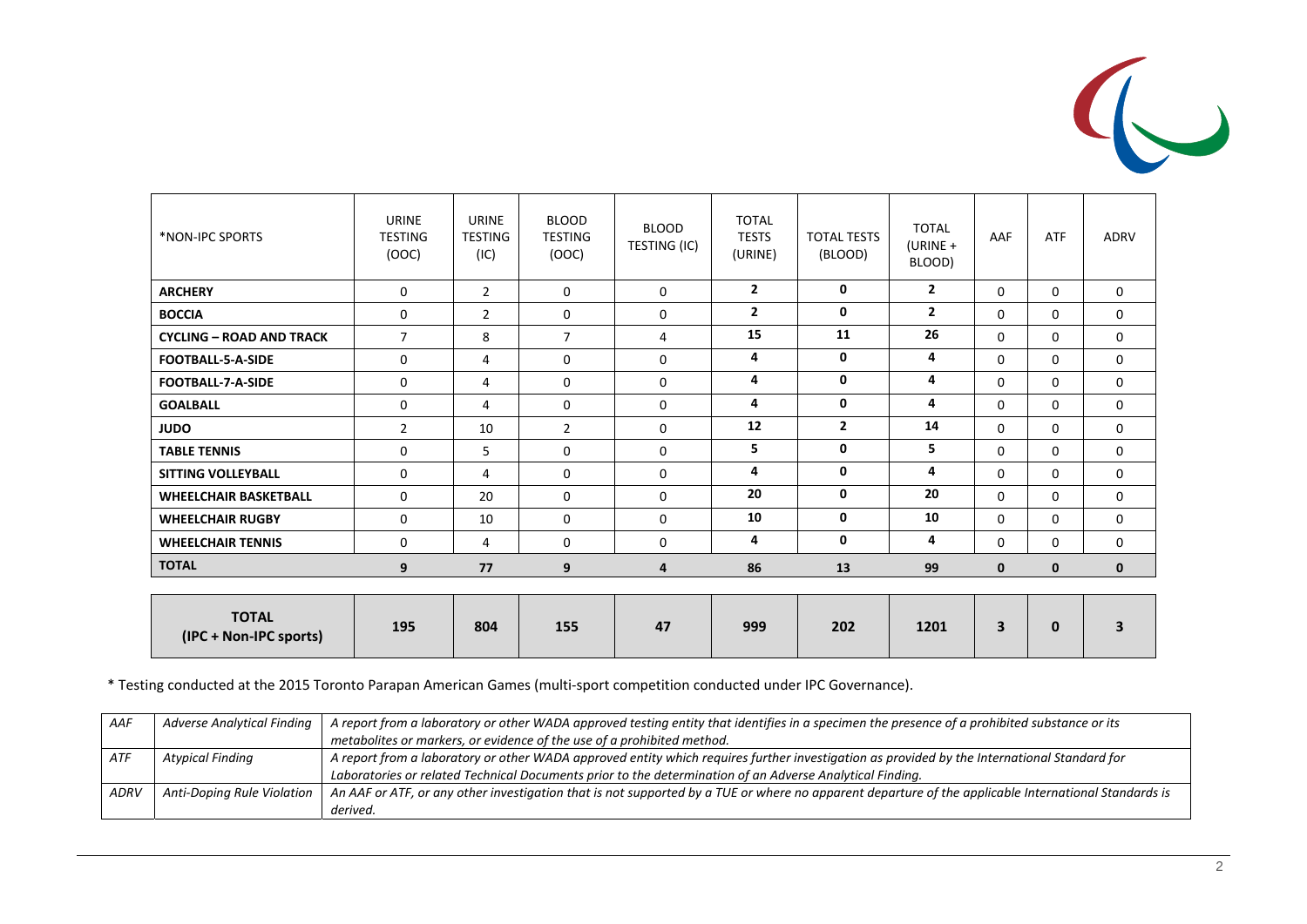

#### **Sanctioned athletes announced in 2015 (IPC as Result Management Authority)**

| <b>Name</b>              | Country     | <b>Sport</b> | Event                            | <b>Sanction</b>       | <b>Sanction</b>    | Substance(s)                 |
|--------------------------|-------------|--------------|----------------------------------|-----------------------|--------------------|------------------------------|
|                          |             |              |                                  | <b>Start Date</b>     |                    |                              |
| Gorgodze, lago           | Georgia     | Powerlifting | Out of competition test          | 16.10.2014            | 4 years +1,500 EUR | Oxandrolone and Stanozolol   |
| Ostavarian, Ahmad        |             | Athletics    | 7th Fazza Athletics Champs       |                       |                    | Metandienone metabolites and |
|                          | <b>Iran</b> |              |                                  | 10.04.2015            | 4 years            | Trenbolone metabolite        |
|                          |             |              | <b>Fazza Powerlifting Champs</b> |                       |                    | Oxandrolone and its          |
| Juboori, Hussein<br>Iraq |             | Powerlifting |                                  | 4 years<br>11.05.2015 |                    | metabolite Epioxandrolone    |
| Zverev, Alexander        | Russia      | Athletics    | <b>Berlin Grand Prix</b>         | 06.08.2015            | 9 months           | Cannabinoids                 |

### **IPC Therapeutic Use Exemption (TUE) management**

| <b>IPC SPORTS</b>                        | <b>APPROVED TUES</b> | <b>REJECTED TUES**</b> | RECOGNISED TUES*** | <b>NOT</b><br>PROCESSED/CANCELLED |
|------------------------------------------|----------------------|------------------------|--------------------|-----------------------------------|
| <b>ALPINE SKIING</b>                     |                      |                        | 5                  |                                   |
| <b>ATHLETICS</b>                         | 9                    | $\overline{2}$         | 18                 | 7                                 |
| <b>CROSS COUNTRY SKIING AND BIATHLON</b> |                      |                        |                    |                                   |
| <b>ICE SLEDGE HOCKEY</b>                 |                      |                        | 3                  |                                   |
| <b>POWERLIFTING</b>                      |                      |                        | $\overline{2}$     | 4                                 |
| <b>SHOOTING</b>                          |                      | 2                      | 8                  | 4                                 |
| <b>SNOWBOARD</b>                         |                      |                        | $\overline{2}$     |                                   |
| <b>SWIMMING</b>                          | $\overline{2}$       |                        | 11                 | 8                                 |
| <b>WHEELCHAIR DANCE SPORT</b>            |                      |                        | $\overline{2}$     | 3                                 |
| <b>TOTAL</b>                             | 13                   | 5                      | 51                 | 27                                |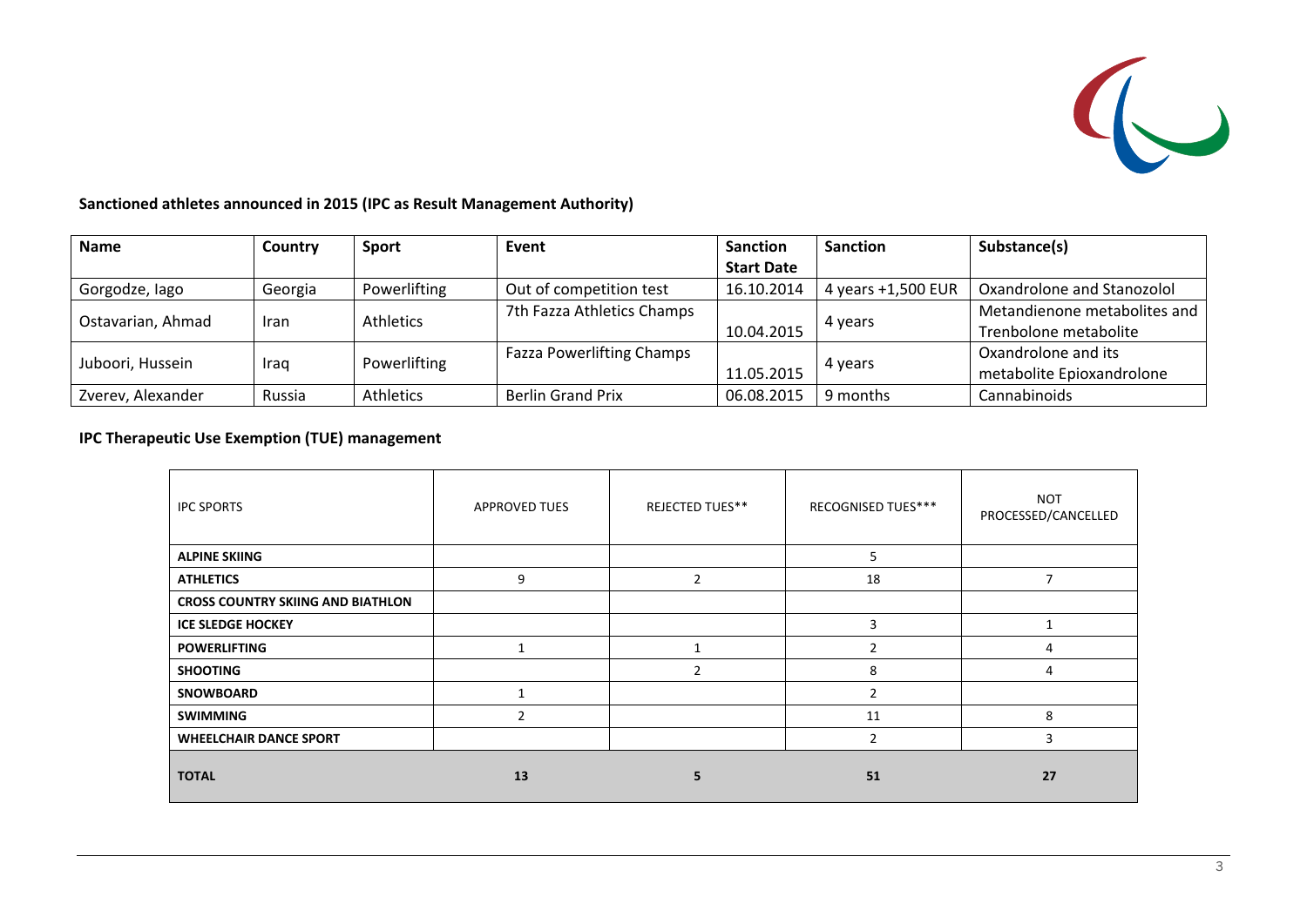

| *NON-IPC SPORTS                 | <b>APPROVED TUES</b> | <b>REJECTED TUES**</b> | RECOGNISED TUES*** | <b>NOT</b><br>PROCESSED/CANCELLED |
|---------------------------------|----------------------|------------------------|--------------------|-----------------------------------|
| <b>BOCCIA</b>                   | 2                    |                        |                    |                                   |
| <b>CYCLING - ROAD AND TRACK</b> |                      |                        | 3                  |                                   |
| FOOTBALL-5-A-SIDE               |                      |                        |                    |                                   |
| FOOTBALL-7-A-SIDE               |                      |                        |                    |                                   |
| <b>GOALBALL</b>                 |                      |                        |                    |                                   |
| <b>JUDO</b>                     |                      |                        |                    |                                   |
| <b>SITTING VOLLEYBALL</b>       |                      |                        | $\mathbf{1}$       |                                   |
| <b>TABLE TENNIS</b>             | ς                    |                        |                    |                                   |
| <b>WHEELCHAIR BASKETBALL</b>    |                      |                        | $\mathfrak{p}$     |                                   |
| <b>WHEELCHAIR RUGBY</b>         |                      |                        | 3                  |                                   |
| <b>WHEELCHAIR TENNIS</b>        |                      |                        |                    |                                   |
| <b>TOTAL</b>                    | 14                   |                        | 13                 | $\overline{2}$                    |

| <b>TOTAL</b><br>(IPC + Non-IPC sports) | $-$<br>" |  | 64 | 29 |
|----------------------------------------|----------|--|----|----|
|----------------------------------------|----------|--|----|----|

\* TUEs managed during the 2015 Toronto Parapan American Games (multi‐sport competition conducted under IPC Governance).

\*\* Includes TUEs reviewed for recognition where recognition was not granted.

\*\*\*Includes TUEs which were automatically recognised, and those which were reviewed by the IPC Medical Committee prior to recognition.